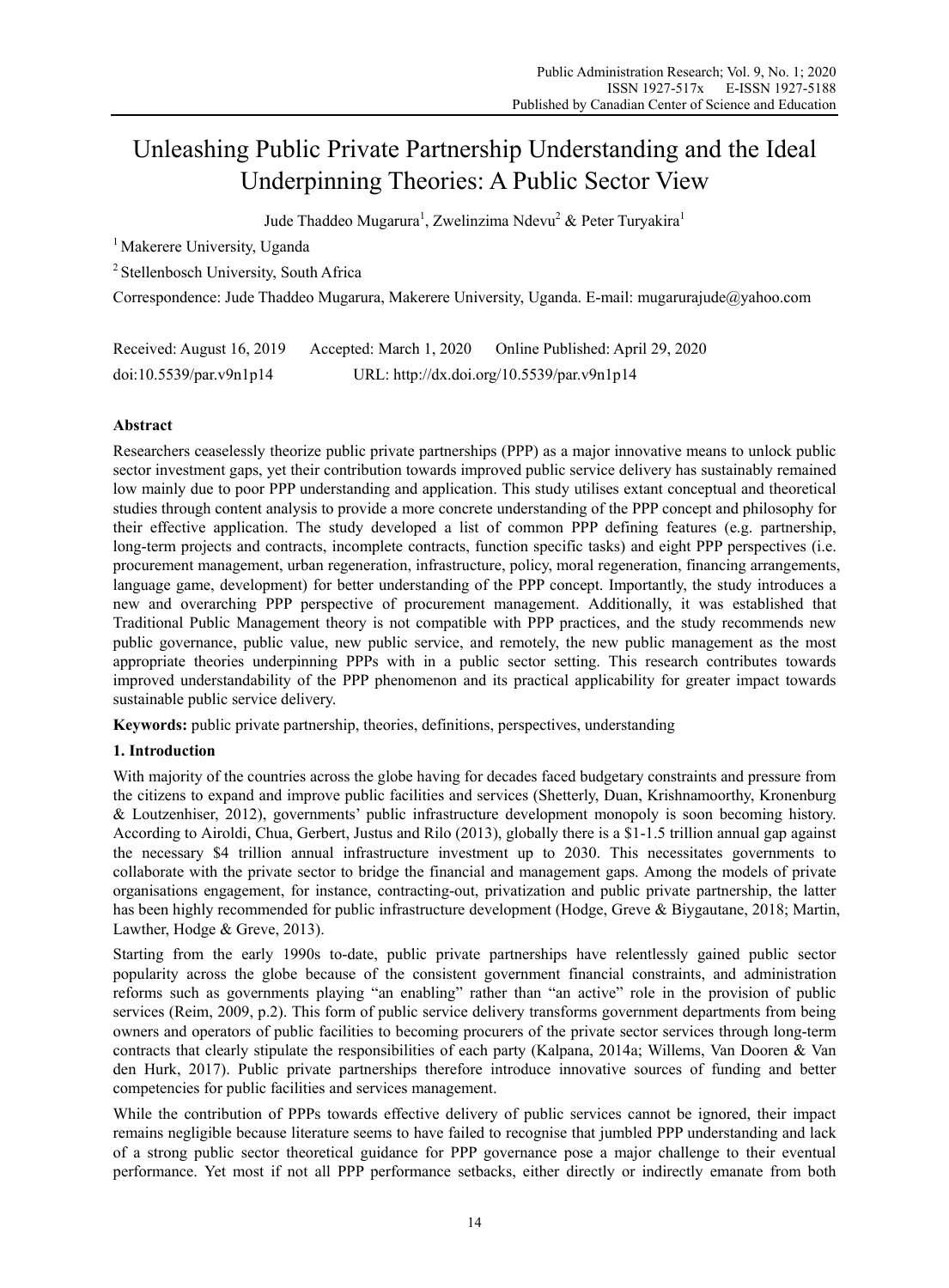conceptual and philosophical misunderstanding. Against such backdrop, this paper aims to provide concrete meaning to what PPPs are in order to avoid their misconstruction and misapplication in research and policy arenas, and to propose from a public sector perspective the most suitable theories for effective implementation of PPPs.

## **2. The Conceptual View of Public Private Partnerships**

Despite enormous literature available about PPPs, there is still a lot of ambiguity on what PPPs really are. As such, a two-strand interrogation of 'PPP definitions' and 'PPP perspectives' is being undertaken to provide more effective meaning and appreciation of the public private partnership phenomenon. A perspective, in this study, does not relate to a particular "methodology, ontology and epistemology", rather to the "general patterns and tendencies in literature" (Weihe, 2008, p.430).

# *2.1 Understanding of Public Private Partnerships from Definitions Found in Extant Studies*

Farquharson et al. (2011, p.11) define public private partnerships as "a long-term contract, to which private sector party often agrees with a public entity to design and build, expand, or upgrade the public sector facilities; take up significant monetary, technical, and operational risks; receive a monetary benefit during the life of the contract from users or the public sector, or from a combination of the two; and usually return the facility to public ownership at contract closure". This definition signifies that:

 $\triangleright$  Project tasks must be bundled into a single or bigger contracts in order for the private partner to bear substantial project risks and management responsibilities;

 $\triangleright$  Projects together with their contracts must have a long life span;

 $\triangleright$  Payment to the private partner must come from direct users of the facilities or where deemed necessary by the government itself; and

 $\triangleright$  Project contracts need to explicitly state how the transfer of infrastructure ownership and responsibilities should be handled at the end of the contract.

To Koppenjan (2005, p.137), PPPs are formal collaborative arrangements between public and private parties in order to effectively plan, construct and/or operate public facilities through sharing or reallocating risks, costs, benefits, resources and responsibilities in a specific project. However, Koppenjan's definition is criticised for being function-specific and disregarding informal and long-term relationships, and failing to draw a line between organisational and inter-organisational objectives, values and visions within PPP policy networks (Hodge & Greve, 2007; Brinkerhoff & Brinkerhoff, 2011). Koppenjan's definition was later strengthened by Zhang, Gao, Feng and Sun (2015, p.499) who viewed PPPs as long-term contracts for the support and organization of all stakeholder interests and project processes throughout the lifespan of a developmental project. This implies effective collaborations cannot take place in short-term contracts, and PPP interventions would flourish in environment with synchronized operations and well governed organizational structures.

According to Alinaitwe and Ayesiga (2013), cooperation, as suggested by Zhang et al. (2015) must be based on what each party to the consortium is good at, in the quest to deliver the best services to the public. With a similar perspective, Roberts and Siemiatycki (2015) and Kalpana (2014a) argue that, the essence of any partnership oratory is to gain a networking advantage, where individuals from numerous organisations and disciplines work together to achieve results that cannot be realised in the absence of combined efforts. Consequently, effective PPPs enable accessibility to key resources that may be practically unavailable or inadequate to certain partners to deliver a public service mandate (Brinkerhoff & Brinkerhoff, 2011). However, critics of PPPs argue that, though governments recognise the need for mutual commitment and cooperation in their PPP policy documents, in practice, PPPs are always transformed into 'contracting out schemes' since private partners are rarely allowed to innovate beyond the explicit contract provisions (Roberts & Siemiatycki, 2015). More so, the interdependence between partners outside the formal contract is minimal (Hodge & Greve, 2010). This results into loss of flexibility, yet PPP partners are expected to respect and adapt to changes in the operational environment in order to mitigate against negative significant impacts on the way public services have to be provided overtime (Boardman, Greve, & Hodge, 2015).

On the basis of their long-term nature and future uncertainty, PPP contracts remain incomplete, hence requiring effective partnership behaviour among all the partners to facilitate continued commitment. This is in agreement with Hodge and Greve (2007) argument that, not everything can be written into a detailed contract under long-term transaction commitments. As such, PPPs working arrangements should be based on shared assurances beyond what is expressed in a contract document (Bovaird, 2004). Upholding such partnership behaviour enables provision of public services based on approaches of mutuality, teamwork, faster dispute resolution,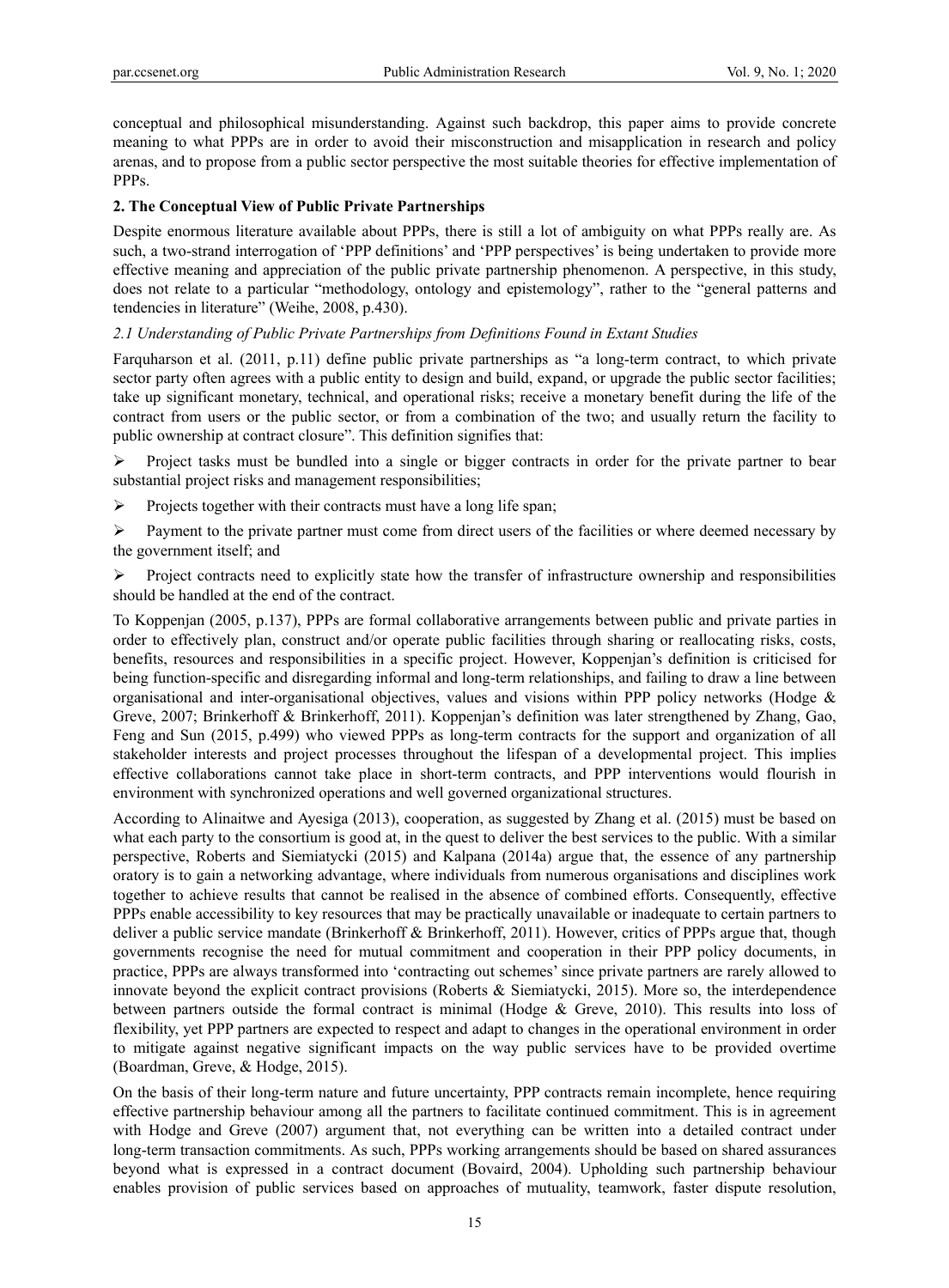continuous improvement, and equitable sharing of profits and losses. Drawing from the discussions so far, we concur with Zhang et al. (2015) postulation that integrating contractual, partnership and function specific views is an effective way of defining the PPP concept. The contractual view emphases the formalities and legalities that bind the public and private sector entities together. The partnership view exhibits the social aspects of mutuality, commitment and trust. The function-specific view is activity-based and uses the project lifecycle approach in executing and shifting (fully or partially) some of the project activities to do with financing, designing, constructing, maintenance and operation from the public to private partners.

In summary, the common elements that define PPPs are public and private sector (inter-organisational) interactions, risk and responsibility sharing or shifting, competitive dialogue, bundling of construction and operation, partnership based long-term contracts in a project setting, output and outcome based specifications that encourage innovation, institutional systems and organisational processes, service delivery objectives/purpose, payment mechanism (through users and government), and developing public facilities or providing public services through private sector financing. While the suggested common elements for defining PPP may not wholly apply to each type of PPP, they provide a benchmarking standard upon which the assigning of wrong meaning to PPPs in both research and policy undertakings can be avoided.

### *2.2 Understanding of Public Private Partnerships from Perspectives/Classification in Extant Studies*

According to Wettenhall (2003, p.98), the narrow and unclear coverage of PPP understanding demands conducting further investigations. As such, eight PPP perspectives are being discussed to have the right conceptualisation of PPP arrangements for the future researchers, policy makers and practitioners to use and apply PPPs effectively.

### 2.2.1 The Urban Regeneration Perspective

The urban regeneration perspective focuses on urban economic and social revitalization through cooperation between private businesses and local governments (Weihe, 2008). Partnerships of this nature begin with business transactions between companies or business leaders and are later extended to include the public and third sector actors, who collaboratively work together to respond to urban crises such as increasing unemployment and crime, and poor sanitation and deteriorating revenues (Weihe, 2008). However, sharing of the roles among the partners may vary on case-by-case basis. The features of "co-production, risk-sharing and principal-principal relationships" (Weihe, 2008) mainly define this type of partnership. Interactions among partners may result from mutual interests rather than force, since each participant is viewed as a principal, suggesting an arrangement of equals. This is very different from the dominant Principal-Agent partnership behaviour, where parties often act opportunistically. However, this perspective has two major weaknesses. Firstly, literature remains silent on how cooperation in a principal-principal relationship is executed, whether it is through contractual or non-contractual arrangements or both. Secondly, it over assumes that PPPs only work for urban areas, yet they equally apply to all geographical public service delivery points.

### 2.2.2 The Policy Perspective

Unlike the Urban regeneration perspective that focusses on specific collaborative projects, the policy perspective focusses on describing and analysing the institutional set up of public private cooperation in various policy fields (Weihe, 2008). According to Brinkerhoff and Brinkerhoff (2011), PPPs have become governance tools that seek to plan and implement public policies at different levels of service delivery impacts. However, PPP policies are often undermined by selfish interests of politicians, lobbing groups and bureaucrats, especially in developing countries. Yet, according to Brinkerhoff and Brinkerhoff (2011), an effective PPP policy is one that is specific on; the expertise and experience of partners; the harmonisation of government and community needs; the ability to address the pressing concerns of society; building stakeholder consensus, nurturing sound relationships across institutions; and the lawfulness and credibility of policy players.

In a nutshell, the PPP policy perspective focusses on policy design, policy networks and the appropriate roles of public and private sector players in different policy settings. The approach seems to be more inclined towards PPP policies that have state, national, central and local government impacts.

### 2.2.3 The Infrastructure Perspective

Infrastructure perspective is associated with PPP arrangements, where the private parties participate in the provision of public infrastructure and the delivery of public infrastructure-based services (Weihe, 2008). Infrastructure PPPs foster joint collaborations between the public and private organisations in designing, developing, financing, maintaining and operating of public infrastructure (Brinkerhoff & Brinkerhoff, 2011; Bayliss & Van Waeyenberge, 2018) to improve the provision of public services.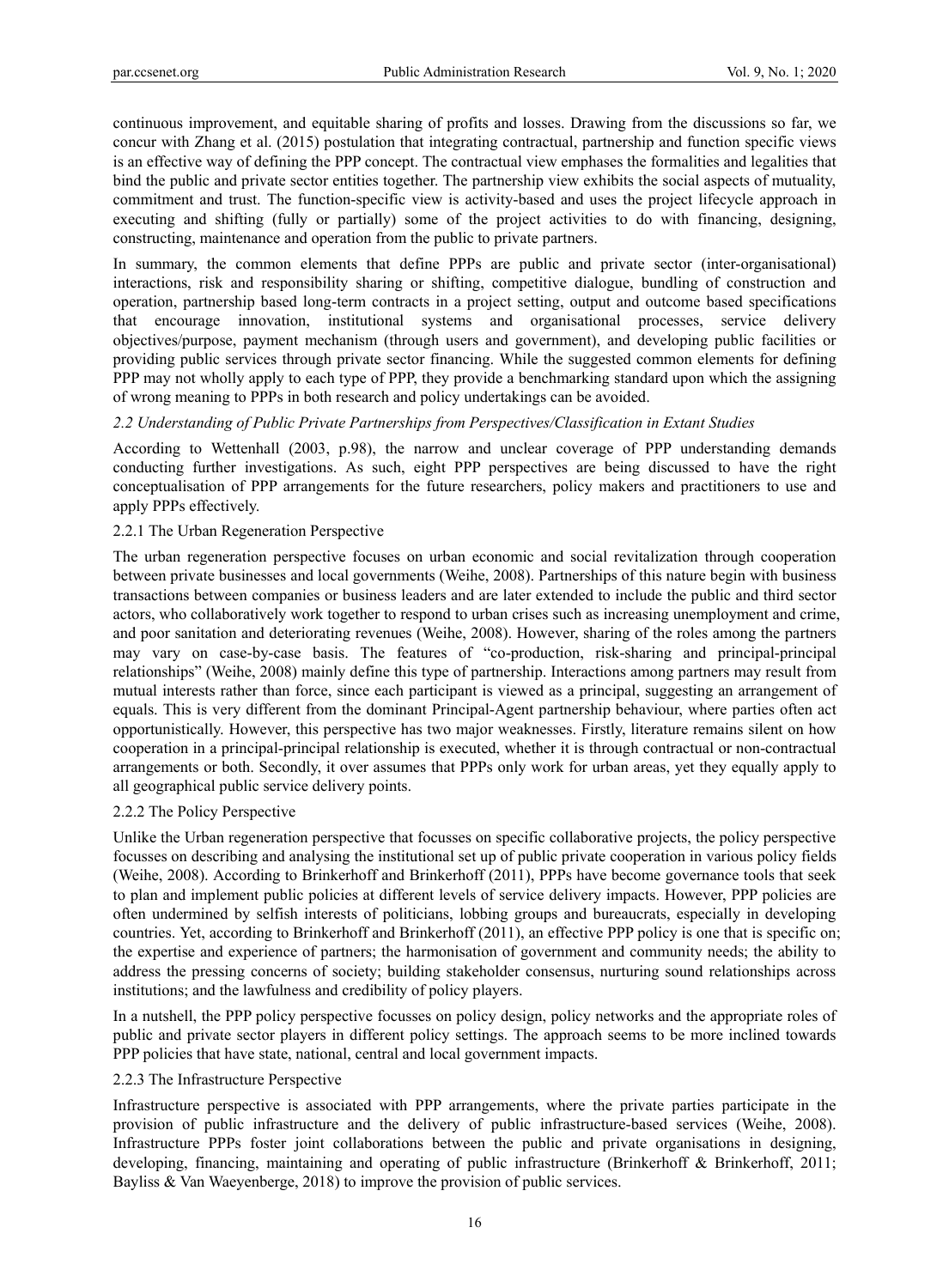This perspective employs deregulation principles to fix the physical infrastructure investment gaps for sustainable public service provisioning (Ghobadian, Gallear, O'Reagan, & Viney, 2004, p.6). Though for long, infrastructure PPPs were being applied to only economic infrastructure (motorways, Bridges, tunnels), they have now been extended to social infrastructure such as schools, hospitals, prisons and waste management (Grimsey & Lewis, 2004). However, this PPP perspective has been criticised for limiting government flexibility, and increasing inefficiency and investment spending. For instance, Brinkerhoff and Brinkerhoff (2011) argue that financing of public infrastructure through user fees denies the poor and marginalised groups the right to access public services.

#### 2.2.4 The Development Perspective

Proponents of this perspective view PPPs as a means of reducing poverty, social deprivation, corruption and environmental degradation to enable nations to achieve global development goals at sectoral, community, local and central government levels (Weihe, 2008). For instance, The Global Fund (a partnership initiative between governments, civil society, the private sector and communities) raises and invests nearly US\$4 billion per annum to support programs aimed at fighting diseases such as AIDS, Tuberculosis and Malaria in affected poor countries (The Global Fund, 2016). From the United Nations Sustainable development goal 17 'partnership for goals', it is very clear that the world can achieve its development agenda mainly through partnerships and cooperation. In Canada, for instance, between 2003 and 2012, the delivery of public infrastructure through PPPs approximately improved national income and Gross Domestic Product by \$32.2 billion and \$48.2 billion respectively, and added about 517, 000 permanent jobs to the employment grid (Casady, 2016). As such, PPPs support the broader societal objective of socio-economic development (Hodge, 2009). This perspective is mainly promoted by the third sector actors, especially intergovernmental organisations for the development of poor countries.

#### 2.2.5 The Language Game Perspective

According to Hodge and Greve (2007) and Linder (1999), the PPP phenomenon has become a language game with multiple grammars attached to its meaning. Scholars that share similar sentiments with Hodge and Greve, and Linder, describe PPPs as a mere fashionable and more appealing terminology than privatization (Greve, 2003, p.60; Hodge, 2004; Kalpana, 2014a, p.10; kalpana, 2014b. p.12). In essence, promoters of the language game perspective suggest that governments name public projects PPPs when in reality they are implementing contracting-out or privatization contracts (Hodge & Greve, 2005a; Kalpana, 2014a). This often happens with governments that become unpopular because of having grossly mismanagement contracting out or privatization of public facilities. In addition, the PPP language game has led governments in different countries to visualize PPPs in a conflicting and misleading manner. For example, "in Australia, PPPs and privatization are completely different policies, while in the UK, the HM treasury 2003 equates PPPs to privatisation" (Hodge & Greve, 2010). This example indicates how PPP policies can be classified to fit political selfish interests than advance the right meaning and appreciation of the PPP agenda to the citizens. No wonder PPPs have nowadays become the most developmental talk for government programs and contracts (Hodge & Greve, 2009).

It can be inferred that, though the Language game debate is critical in framing our understanding of PPPs, researchers and governments should be cautious with how they approach PPPs. It is obvious that PPP advocates will promote the policy positives while omitting the policy negatives, and the reverse is true for PPP adversaries. For instance, Hodge (2004, p.39) asserts that PPP supporters assume PPPs are 'a marriage made in heaven'. This is in agreement with Kalpana (2014b. p. 13) who argues that PPPs provide 'public sector services efficiently and inexpensively, reduce pressure on government budgets, strengthen monitoring and accountability, and evoke business and investor confidence'. Finally, in all honest, it can be categorically stated that, while Sarmento and Renneboog (2016, p.97&99) crown privatisation a 'public procurement modality as well as insinuations of 'public private partnerships for infrastructure privatization' by Li (2017, p.3), rather than being a public service delivery modality, in no way and by no means can privatization be a procurement modality.

### 2.2.6 The Procurement Management Perspective

While literature has paid little attention to this perspective, going by practice PPPs are real procurement management modalities. Scholars that have attempted to view PPP as a procurement only stop at either capturing the 'word' procurement in the term PPP (e.g. 'PPP procurement' or 'PPP procurement option/alternative/modality') or defining it as a procurement phenomenon. Examples of such scholars include; Farquharson et al. (2011); Alinaitwe and Ayesiga (2013); Allen consulting group (2007); Willems and Van Dooren (2016); Sarmento and Renneboog (2016); and Martin et al. (2013). This study therefore seeks to go further than a mere 'definition' or just 'wording' to advance through justification 'PPPs as a procurement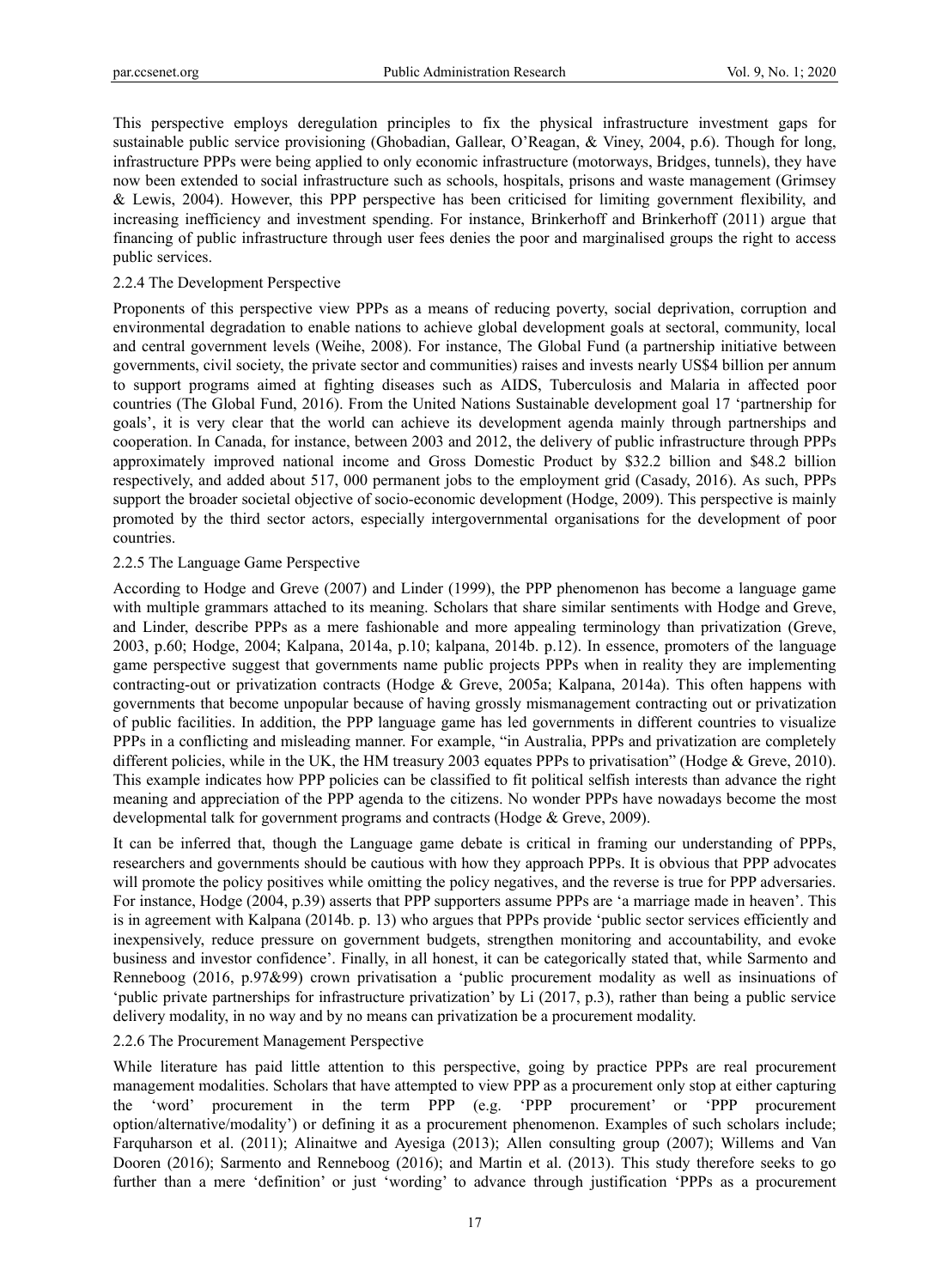management perspective', and as 'one of the most critical approaches' of PPP arrangements.

Since the 1980s, for a time now governments have been transforming the provision of public services through procurement devolutions. First was the direct government provisioning mode succeeded by outsourcing, and more recently public private partnerships. None of the three aforementioned procurement modes replaces the other, though direct government provisioning seems to be slowly phasing out in preference for public procurement. While public private partnerships have taken shape, their usage remain low compared to public procurement because of the stringent and fundamental conditions that compel their use. Notwithstanding the dominance of public procurement, according to Reim (2009), PPPs remain a superior procurement mechanism to public procurement and direct government provisioning. This resonates with Weihe (2008) assertion that, public procurement is less appropriate for developing complex and large public infrastructure facilities. Similarly, public private partnerships are principally less appealing to small and low investment procurements. Concisely, small and low investment project are more suitable for public procurement as big and heavy investment projects would be for public private partnerships.

In view of the above, PPPs are renewed and innovative way of purchasing public goods/services, that replaces or complements outsourcing or privatization (Weihe, 2008; Hodge & Greve, 2007) to solve service delivery challenges beyond the full capacity of government. Uniquely, PPPs 'alter business-government relations from the ethos of command and control regulation to trust and cooperation, from solving differences through litigation to negotiations, and from being adversaries to collaborators' (Linder, 1999, p.47) since each party is expected to extend unalike value to the partnership. Such interactions promote sharing of knowledge, skills, responsibilities and risks in a mutually acceptable and beneficial manner, unlike other procurement modalities. Subsequently, this instills confidence in the private sector and propels public officers beyond the confines of outsourcing to promote private business growth.

From a public sector perspective, the ultimate goal for any PPP project concept is to procure a private sector contractor. The rest of the other project aspirations only come-in to complement or are part of the procured contracts. Therefore, without procuring a private partner (contract), no PPP project exists, and as well, no financing, designing, maintenance and operation tasks would be executed. In fact, according to Sarmento and Renneboog (2016, p.97), the various PPP forms; that is, Build Transfer Operate (BTO), Design Build Finance Operate (DBFO) and Design Own Operate (BOO) are 'different procurement systems'. To make procurement realizable, public officers must develop commercially attractive projects to have private for profit companies invest their capital and expertise in public facilities. Finally, the main benefits of the PPP procurement mechanism to government include; minimized government financing and tax burdens, kickbacks and patronage; and public officers become more entrepreneurial, flexible and innovative in addressing public service delivery challenges (Linder, 1999). For the Private sector, instead of companies competing against one another, they would rather jointly work together (e.g. under the special purpose vehicle (SPV) arrangement) for enhanced benefits.

### 2.2.7 The Moral Regeneration Perspective

Government provisioning is known for harshly treating both the providers and recipients of public services, since it conveys individual and community entitlements and privileges or sanctions and punishments based on either monetary or political support rather than eligibility (Linder, 1999). Accordingly, the desired transformation for improved services would be realized through well-structured public private partnership energies. As a result, development of public infrastructure or service provision need to be moved towards market oriented selfless behavior, creative problem solving and participation in property holding and commercial enterprise. Furthermore, PPPs can relieve government some of the project administrative responsibilities by moving public sector workforce to a more disciplined private sector labour market. Therefore, PPPs come in to deregulate employment disparities for unorganized work force (Supiot, 1996). Linder (1999, p.45) argues that the commercialization of public services is less affected by moral degeneration. Hence, allowing public servants to act like private sector managers has a valuable ethical effect. In conclusion, though government provisioning promotes virtues as well, PPPs arrangements are the ones that foster virtues of the markets that are critical in addressing public service delivery governance problems.

#### 2.2.8 The Financial Arrangements Perspective

Many definitions for PPPs indicate financing as one of the key components that motivates governments to partner with private organisations in order to provide better public services (Bayliss & Van Waeyenberge, 2018). For example, Campbell (2001, as cited in Khanom, 2009) partly defines PPPs as projects for financing public infrastructure. Khanom (2009) suggest that PPP procurement systems (e.g. Build Operate Transfer-BOT, BOO,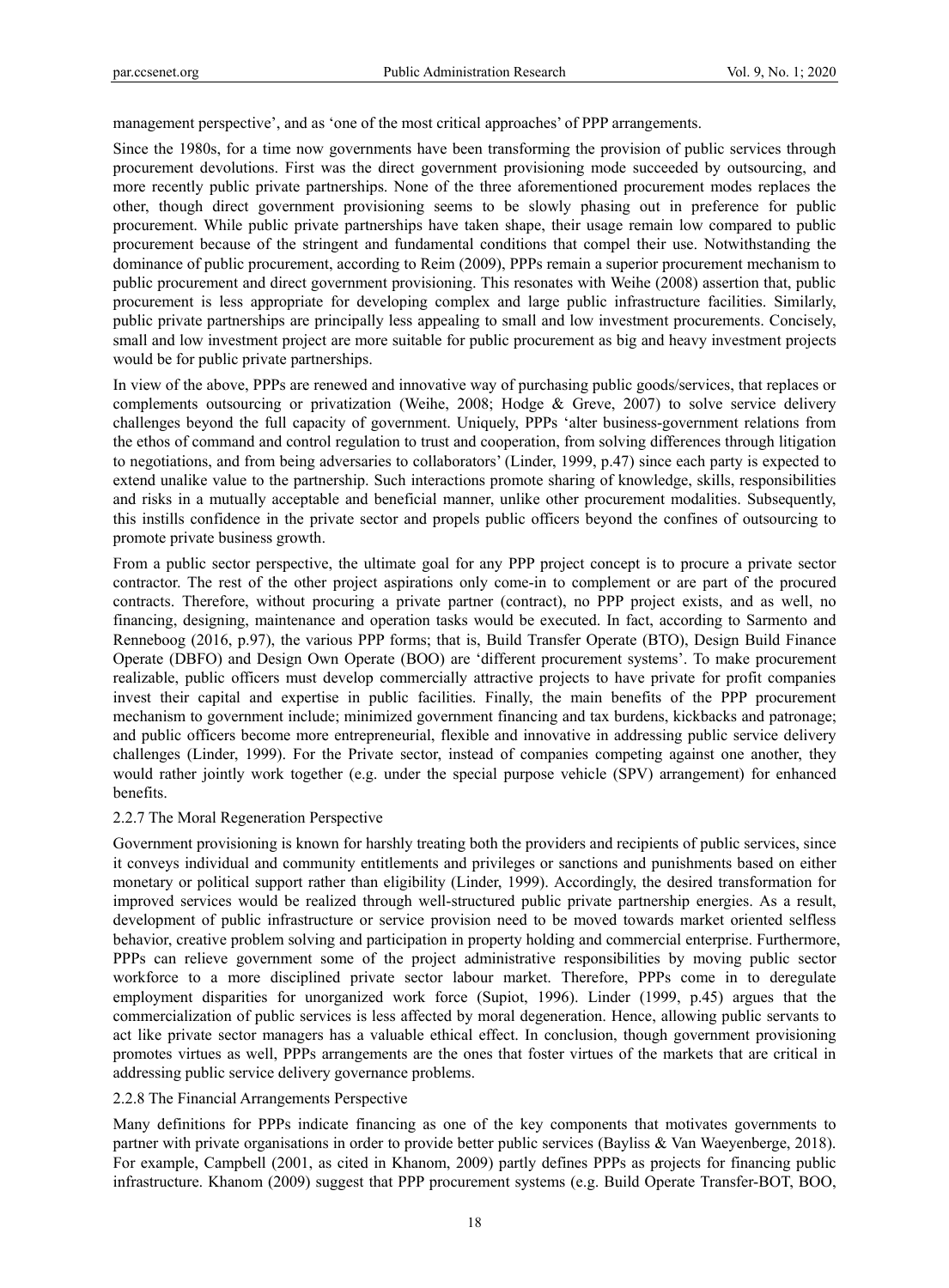and DBFO, etc.) each presents a unique financing option for projects. For example, with the DBFO PPP model, the private sector takes up all the financing responsibilities for the planning, building, maintaining and operating facilities until the expiry of the project contract time. In return, the private investors benefit from the operation of the developed infrastructure through government payments or direct user charges, such as road tolls. However, to make private sector financing initiatives realisable, public sector entities must structure projects that are attractive for private sector investment. In reality, PPP arrangements have become interventions for reducing pressure on government budget to deliver public infrastructure sooner than later (Linder, 1999; Khanom, 2009). To conclude, PPPs are a financing tool to the private sector through revenue collection during operation stage, and to the public sector by leveraging private funding for public infrastructure development and service provision. As such, the private sector uses PPPs for profit making, while the public sector's main interest is in improving service delivery.

In summary, the eight PPP perspectives advanced cover a wide range of governance issues with different focus group territories, characteristics, mechanisms, and each with shared or different accountability implications. The aforementioned PPP perspectives enable researchers and policy makers appreciate the different formal/contract structures, actors, objectives, significance, contexts and culture that shape the PPP understanding, and their unique, complementary and at times overlapping governance roles in public service delivery. Most importantly, the study introduces a new PPP perspective of procurement management to literature.

# **3. The Theoretical View of Public Private Partnerships**

Several theories such as the game, principal-agent, incentive, institutional, stakeholder, networking, property rights, market failure and transaction cost economics have been used to explain public private partnerships. Such aforementioned theories and many others carry a more general view of PPPs; as such, they lack the rigour or the required emphasis of public sector perspective of service delivery. Therefore, this paper adopts five theories; the traditional public administration (TPA), the new public management (NPM), the new public service (NPS), the public value (PV) and the new public governance (NPG) theories as the most suitable paradigms for public service management. We intend to discuss each of the five selected theories of public governance, and thereafter propose with justification the most appropriate/relevant theories that underpin public private partnership phenomenon for effective public service delivery. Nevertheless, the more generic theories already highlighted, where found relevant, their philosophical foundations are used to provide balanced phenomenological arguments in the study.

### *3.1 Traditional Public Administration Theory (TPA)*

TPA theory 'the efficacy of the policy formulation process and the extent to which public policy implementation addresses aspirations of the existing public policies' (Osborne, 2010, p.415). According to Xu, Sun and Si (2015, p.15), in countries with inefficient market mechanisms and immature third sector, the regime in power behaves more of the alpha and the omega in the organisation of political and public service delivery agendas. Ironically, the government would meet all society satisfiers without considering the 'real' needs of the citizens. Such a public system of governance is too radical, in that any problematic trigger from the centre would automatically lead to the malfunctioning of the entire system (Xu et al., 2015). Subsequently, as government failures surpass market failures, open and competitive private sector participation becomes the best option (Byamugisha  $\&$ Basheka, 2016). From such deductions, it is eminent that TPA is not suitable for PPPs in both theoretical advancements and practice.

### 3.1.1 Demystifying the Inapplicability of TPA Theory to Public Private Partnerships

With this theory, the government disassociates itself from partnership relationships with the service provider and the receiver. As such, the involvement of private organisations or citizens in the delivery of public services would be transactional in nature and at arm's length level. The existence of cooperation between the government, citizens and the private firms is almost non-existent, in that, away from the time of actual transacting or service provision, there is no relationship to be maintained. Therefore, TPA aims at fostering top-down governance structures, where public service provision is a full responsibility of public managers who seem to only be accountable to their political masters. Under such governance systems, the public managers do not serve the interests of the broader society but aim at pleasing a small group of elected officials who illogically pay allegiance to their political parties' positions or advance personal political agendas at the expense of the citizens' wellbeing. Actually, as Willems and Van Dooren (2016) put it, TPA produces short-sighted and unstable public policies formulated to address the egocentric needs of the most influential and well-organised team (of course in crime), bureaucrats inclusive.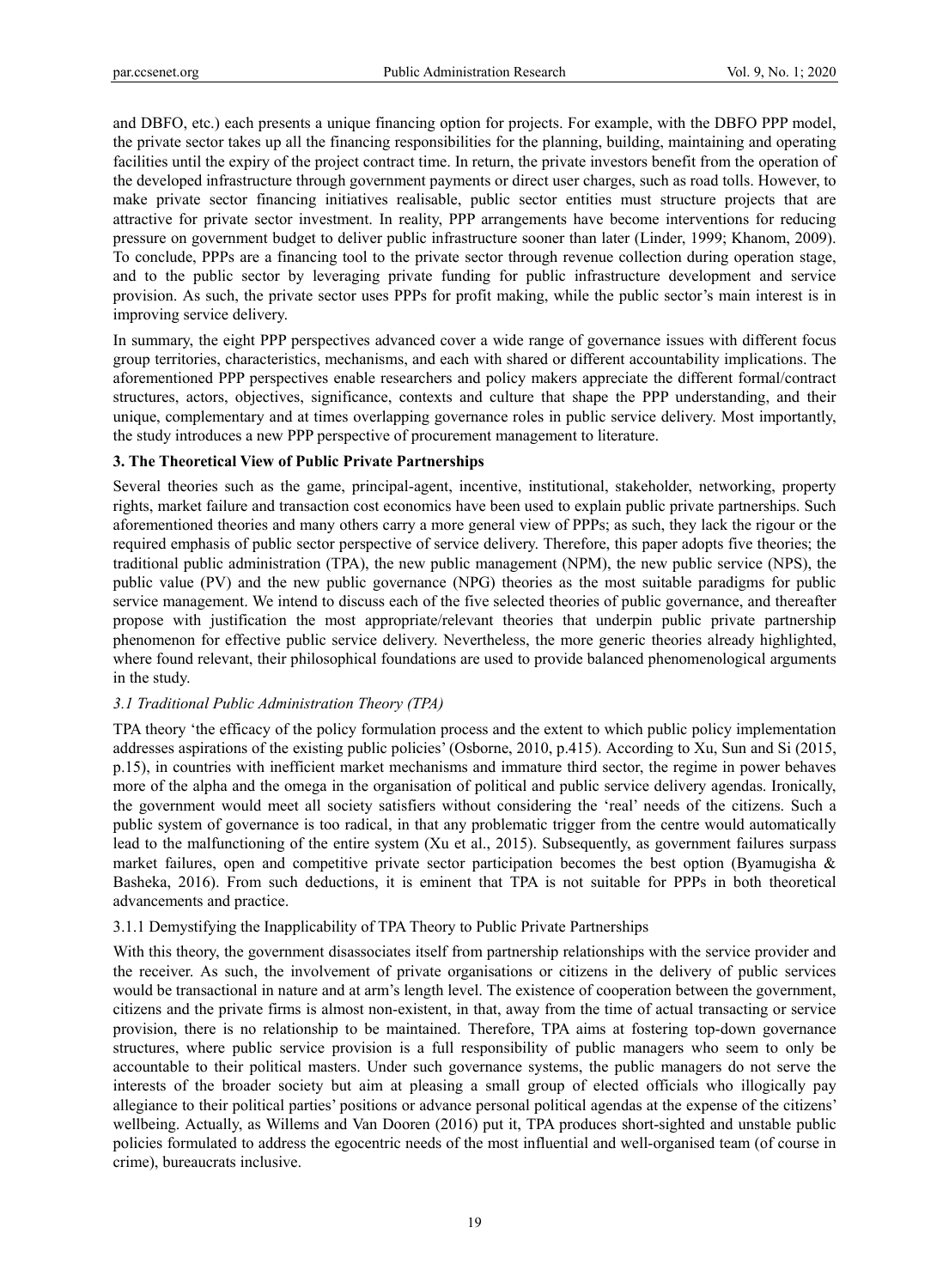### *3.2 New Public Management Theory*

In response to the inadequacies and bureaucratic nature of TPA emerged the NPM theory, which introduces the methods of business or enterprise management to government (Xu et al., 2015). As Peters (2010, p.40) puts it, the delivery of public service through bureaucratic processes is not only 'clumsy, ineffective but also unresponsive'. However, developing countries have not yet substantially replaced TPA with NPM practices because most government functions continue to be vertically executed (Mongkol, 2011; Xu et al., 2015). NPM reforms broadly aim at improving public services through a dual 'government- market' structure (Mongkol, 2011, p.35) where government contributes capital to outsource public goods and services from the private sector. Summarily, NPM practices pay more devotion to the government-market collaborations (Bonina & Cordella, 2009; Bao, Wang, Larsen & Morgan, 2012; Xu et al., 2015), thus, 'privileging the private over the public sector, the individual over the community, the consumer over the citizen, rivalry over cooperation, passive over active engagement, and individual interest over the common good aspirations' (Benington, 2007, p.2-5).

#### 3.2.1 Demystifying the Relevance of NPM Theory to Public Private Partnerships

The public sector focuses on formulating policies and controlling the way public services are provided by the private for profit organizations through specific performance indicators, monitoring and market based mechanisms. Public private partnership arrangements are purely constructed along commercial lines with the intentions of achieving value for money by integrating some or all the public infrastructure project tasks into a single long-term contract indorsed through a competitive tendering process. This mainly applies to PPP Operate and Maintain (O&M) concessions. Because of the open and competitive procurement methods used, PPPs enable facility users (i.e. only direct users) to not only participate in the processes of public policy definition but also influence the type and quality of service delivered. The efficiency of NPM to PPPs is two-fold. First, because of the longevity of the PPP contracts, the private sector is able to make reasonable returns since the initial heavy investment expenses are compensated with the reduced future maintenance and operational costs. Second, the government can afford to transfer majority of the responsibilities and their associated problems to more capable, experienced and skilled private firms whose payment is dependent on making the physical infrastructure available and operating the same facility to provide the desired service. However, where turnkey contracts or special purpose vehicle arrangements are not used, the NPM philosophy becomes more applicable to conventional procurement (public procurement) rather than PPPs.

#### *3.3 New Public Service Theory*

NPS theory is a movement built on the ideals of equality among the citizens (Denhardt & Denhardt, 2015), and is a governance scheme that makes citizens the main focus during the management of public affairs (Denhardt  $\&$ Denhardt, 2000). Government is expected to actively extent avenues through which the public can engage and discuss issues of common interests (Denhardt & Denhardt, 2007, p.66) than impose unclear and unpopular developmental schemes (Denhardt & Denhardt, 2015, p.669). As such, citizens expect public service to meet standards of; convenience, security, reliability, personal attention, problem-solving approach, fairness, value for money, and citizen influence (Denhardt & Denhardt, 2007).

Mingus and Zhu (2018, p.375) argue that the NPS movement, is part and parcel of the current transformations within the political, social, and enterprise systems. However, it is wrong for bureaucrats to often think that their own view of public needs supersedes the perceptions of the rest of the stakeholders (Denhardt & Denhardt, 2007, p.80). Instead, public administrators need to avail avenues that would nurture long term collaborations with public service consumers and advocators (Denhardt & Denhardt, 2015, p.665), while avoiding unsustainable solutions emanating from personal decisions (Denhardt & Denhardt, 2015, p.668). In the long run, both the citizenry and government officials appreciate the complementary role of each other (Denhardt & Denhardt, 2007). This in turn, increases citizens' commitment and readiness to pay for use of public investments, and the government getting energised to ensure that citizens receive best public services from private sector investors (Denhardt & Denhardt, 2015).

3.3.1 Demystifying the Relevance of NPS Theory to Public Private Partnerships

New public service focuses public service provision on complying with public interests through collaborative relationships, shared responsibilities and common understanding of public issues, and active involvement of citizens in government activities (Robinson, 2015). New public service practices ensure that PPPs meet the collective public interests, since public servants are given the mandate to develop innovative ways of consolidating civilian participation in providing solutions to community challenges. The bureaucrats are expected to pursue the implementation of PPP policy through brokering, negotiation and resolving complex service delivery problems in partnership with the citizens. Furthermore, the accountability of public servants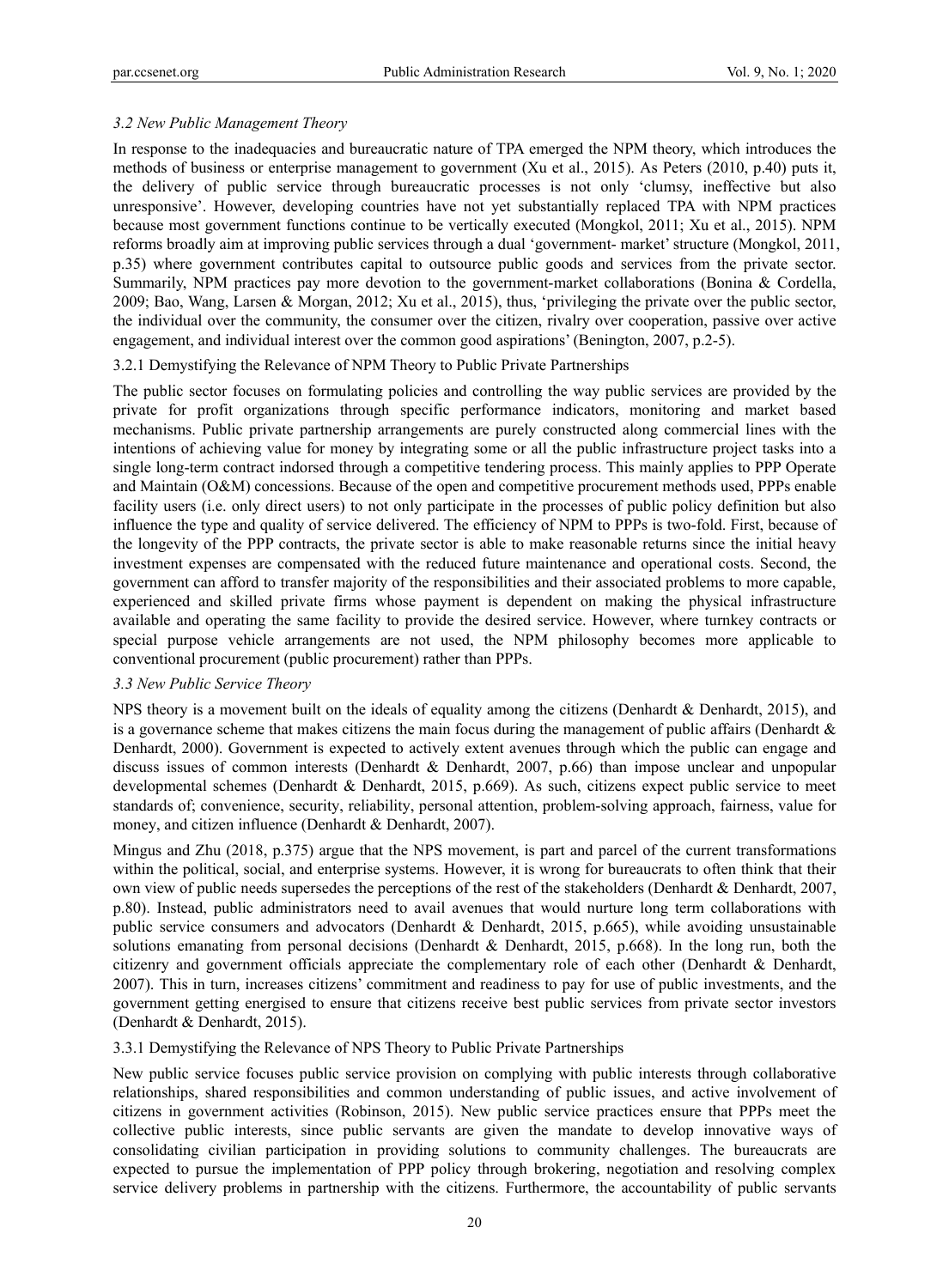extends beyond elected officials to incorporate other public sector stakeholders (Robinson, 2015). The key role of government is to provide an environment in which PPPs can address society's service delivery needs through dialogue, open, flexible, accountable, accessible, and transparent means and structures.

# *3.4 Public Value Theory*

Public value is value realised at the macro, but not at a micro level of public service consumption (Alford & Hughes, 2008). Spano (2009, p.330) points out that value is created as long as the advantages of an intervention surpass its costs. At a society level, public values provide 'normative consensus about (a) the rights, benefits and prerogatives to which citizens should (and should not) be entitled, (b) the obligations of citizens to society, state, and one another, and (c) the principles on which governments and policies should be based' (Bozeman, 2007). Therefore, Public value is a rigorous way of resolving democratic deficits, judging the viability of projects, decision making, and defining, measuring and improving performance (Rutgers, 2015; Sufna & Fernand, 2015). Resultantly, PV delivers both democratic values (equity, honesty and fairness), and the managerial values (efficiency and effectiveness) in the performance of tasks (Bonina & Cordella, 2009).

Based on the above deductions, PV practices maximise citizen welfare by remedying market failures of negative externalities, natural monopolies and imperfect information, and increases trust for and legitimacy of the government (Alford & Hughes, 2008; Talbot, 2008). Such translate into; (a) generation of economic activities and employment, (b) improved social networking for prosperity, (c) transparent discussions and citizen involvement (d) morality regeneration and reduced environmental degradation (Benington, 2007). Notwithstanding the aforementioned benefits, PV is criticised for focusing on achieving and measuring medium to long-term targets, yet governments that are dictated by the voting processes emphasize short term targets. However, this can be contained if the public servants concentrated on program politics than partisan politics (Benington, 2007:17), because the real political environment can limit their autonomy in service delivery (Alford & Hughes, 2008).

## 3.4.1 Demystifying the Relevance of PV Theory to Public Private Partnerships

Like the New public service theory, public value theory promotes accountability of public organizations not only to their political masters but to the citizens as well. It moves beyond political democracy that limits itself to the ballot box, to a level where bureaucrats have the capacity to satisfy citizens' preferences through administrative systems that are more sensitive to local conditions (Blaug, Horner & Lekhi, 2006). For PPPs to positively influence service delivery, public institutions need to shape and inform public interests based on purposeful interactions, logical and transformative choices, rather than succumb to the unrealistic dictates of the general public (Blaug et al., 2006). This is possible, only if public managers have the capacity and use innovative means to influence institutions, politicians and citizens to positively respond to the refined public preferences. Basing on Coats (2006) suggestions, public managers can ensure PPPs deliver value to the public through increased, improved, responsive, transparent and innovative citizen oriented approaches.

One of the important tools for advancing public value paradigm in a real PPP environment is the "Public Value Scorecard" developed by Meynhardt (2012). It is an effective management tool for assessing the viability of proposed PPP projects and evaluating the appropriateness of project implementation decisions using the chance and risk approach. The tool assesses and evaluates the various PPP operational structures and system environments while making a tradeoff among five dimensions of profitability, usefulness, decency, positive experience, and political realism/acceptance. As such the Public Value Scorecard ensures that PPP policies and performance targets are legitimate, feasible, sustainable, ethical, and adequate to citizens and the private actors.

In summary, PV approach provides tools to demonstrate why public money should be or how it was spent on PPPs; advances actions that are based on informed solutions; challenges an only technocratic led performance approach; appreciates the input of service users and citizens; sensitizes the citizens about the challenges faced by both politicians and public managers, and the limits of what can possibly be offered; and ensures effective management of political risks (Coyle & Woolard, 2010).

### *3.5 New Public Governance Theory (NPG)*

NPG is a mode of practice that is more adapted to the most recent style of managing public operations (Xu et al., 2015). It agitates for sustainability of public policy, public services, public service organisations, societal and environmental concerns (Osborne, 2010) by creating transparent activities, processes and open structures that are more socially responsive (Patapas & Smalskys, 2014). It views management of public affairs from several governance strands, which include among others, policy, administration, social, economic, political, contractual, decentre, corporate, meta and networking (Osborne, 2010; Rhodes, 1996; Rhodes, 2016). The theory is centred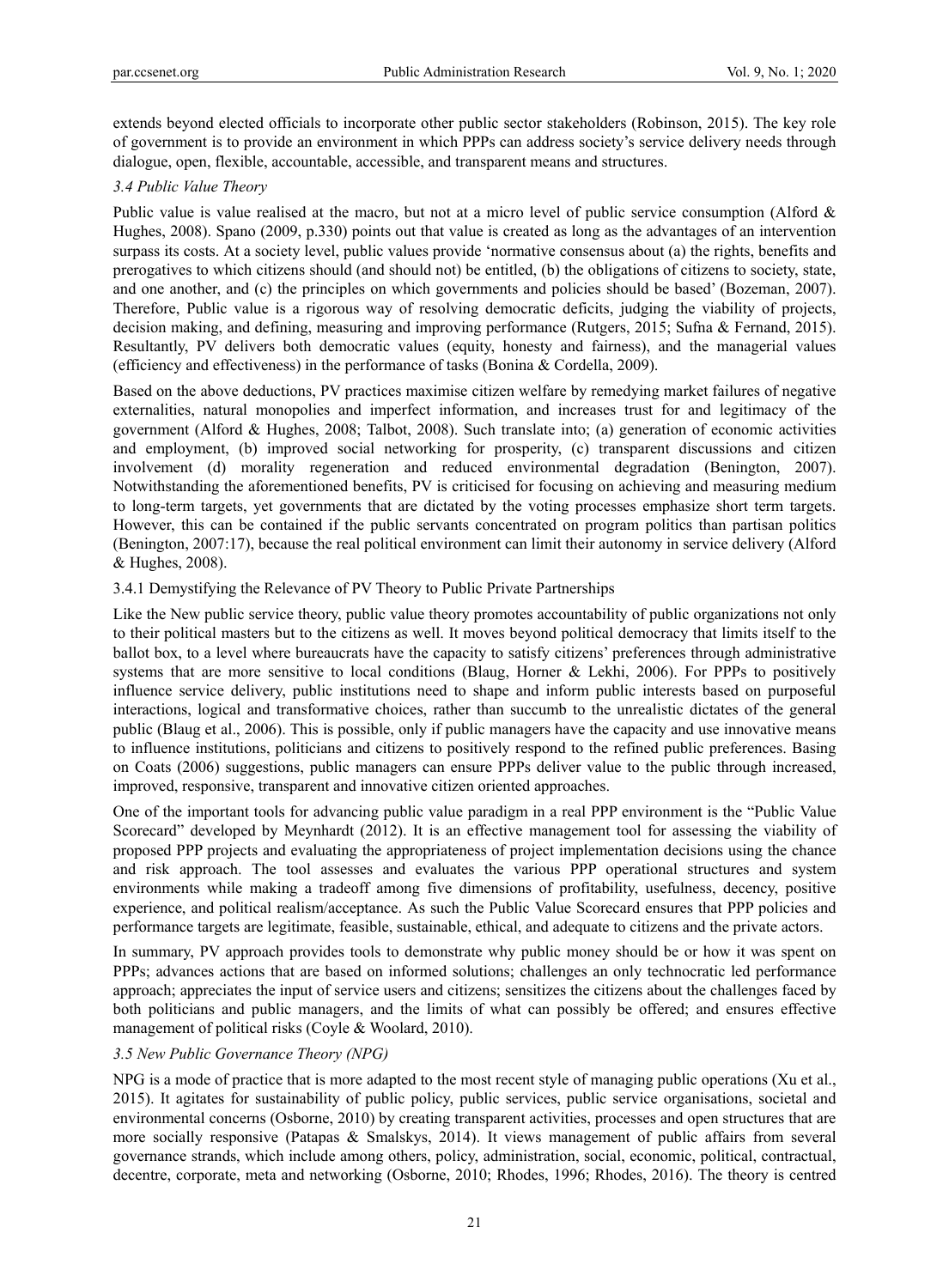on the effective management of intra and inter-organisational environmental pressures that can permit or curtail policy execution to deliver public services with in a plural and pluralist structure (Osborne, 2010). In fact, with in a well-functioning public sector system, society needs are satisfied through consensus building among the various actors, yet more often with differing interests and values (Koenig-Archibugi, 2003, p.319). This argument is supported by Kooiman (1993, p.4) in the assertion that, no actor would have all the resources, capacity and enough influence to singlehandedly solve society problems.

New public governance practices appreciate the transformation of public service delivery through a multiple of processes and actors based on both formal and informal interactions (Kennett, 2010). This enables the development of more networked and citizen focused service delivery approaches that promote self- sustaining initiatives, close shareholder collaborations and continuous improvement practices for the wellbeing and satisfaction of the community (Benington, 2007).

3.5.1 Demystifying the Relevance of NPG theory to Public Private Partnerships

NPG practices focus on how guidelines and standards are increasingly co-formulated and co-regulated by government, citizens and non-government players through autonomy and authority sharing to deliver public services. NPG encourages the provision of public service through PPPs based on joint collaboration and governance led networks to enable actual interaction, horizontal power relations, close organisational relations, trust, reputation, reciprocity, mutual interdependence and joint decision-making (Stelling, 2014; Mauri & Muccio, 2012). Accordingly, PPPs have become an ongoing reconfiguration of authority in the world of politics (Stelling, 2014). This assertion is justified by the current governance and management systems that promote coexistence of institutional, contractual and informal network structures in which citizens, government, private sector and civil society organizations are given an opportunity to collectively direct and participate in the provision of public services. This prompts PPP operations to be coordinated with in well-networked organizational structures, managerial and institutional strategies that are directed towards the achievement of universally determined service delivery outcomes. In fact, the co-production and co-regulation initiatives advanced by the new public governance approach enable public service stakeholders to exchange information among themselves to have better PPP inventions of solving intricate society problems (Klijn, 2010).

In conclusion, as Villanueva (2015) states, the new pubic governance practices are now being institutionalised by passing of PPP ACTS; and such legislations recognise the insufficiency and lack of self-sufficiency of government, and acknowledges the relevance of adding on private and social resources to existing public ones in order to strengthen the society and government's capacities to tackle critical problems and promote relevant projects.

On the basis of the five theories discussed above, two positions have been taken:

**TPA is not compatible with PPP principles and practices***.* This is due to the fact that it does not encourage the involvement of private sector through competitive and partnership means, does not allow the public servants and private sector players to innovative, minimizes the influence of the third sector, payments for services are either in advance or shortly after delivery but not on long term accrual basis, and leaves government to be the only developer and implementer of public policies in the delivery of public services.

**NPM, NPS, PV and NPG are the most relevant PPP theories based on a public sector viewpoint***.* This paper recommends more than one theory (only four) because; in our view though a single overarching theory for PPPs has emerged (i.e. the NPG), public sector practices have not yet fully appreciated it. Actually, public sector operations currently meander in all the five theories (i.e. including TPA) trying to find a better fix of PPP excellence.

### **4. Implications to Policy/Research**

The key implications of the discussions on the conceptual and theoretical views of PPPs are presented with the aim of creating clarity of what PPPs are and are not, as well as providing guidance to researchers, policy formulators and implementers on how to effectively plan and execute PPP undertakings.

### *4.1 Conceptual Understanding of Public Private Partnerships*

Based on our previous discussions about PPP definitions and perspectives, it is clear that PPPs are in different forms, and have diverse understandings and applications. The insinuations from literature discourse that the PPP confusion can be solved by having a single and over-arching PPP definition or strand, is not only illogical but also irrelevant, given the existence of different PPP research traditions with different knowledge clusters and usage (Weihe, 2008). Relatedly, Boardman et al. (2015) and Hodge et al. (2018) logically argue that there has and will never exist, one universally acceptable PPP modality. They justified their reasoning in the notion that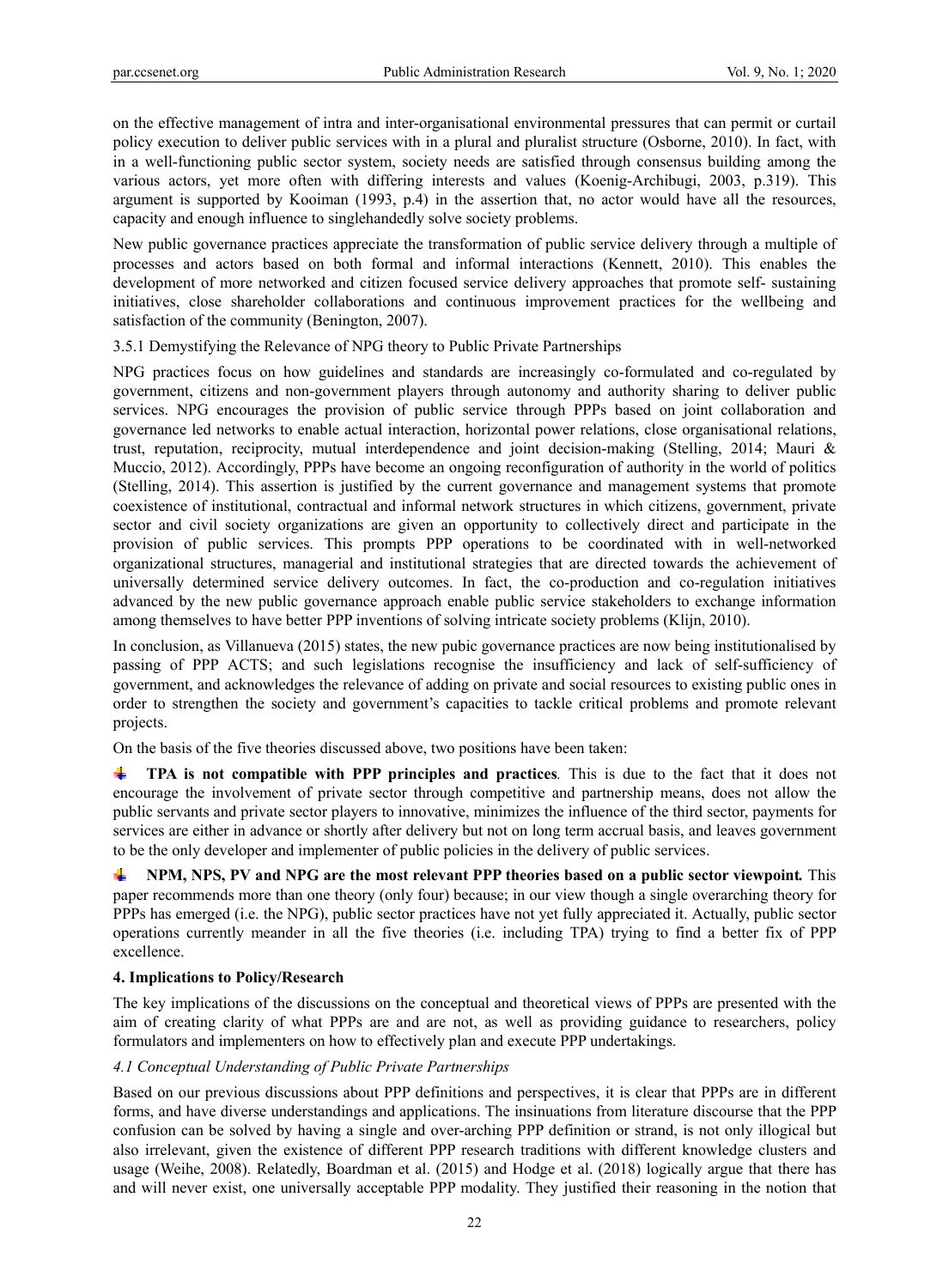there are many PPP delivery options or contract arrangements with seemingly different project planning, risk sharing, building, monitoring, maintaining, financing and operating procedures, objectives, incentives to the beneficiaries; and handling of transparency, accountability and other governance aspects.

In fact, the misunderstanding about what PPPs are and what they are not, is because of the failure to acknowledge the existence and making use of the uniqueness in the different PPP perspectives. The uniqueness found in the different PPP perspectives can be manifested in the statements below;

 $\triangleright$  The third sector is a common participant in the development PPPs than in other PPP types (Weihe, 2008, p.435).

 $\triangleright$  Principal-principal relationship applies to urban regeneration approach while infrastructure PPP strand is based on Principal-Agent relationship (Weihe, 2008, p.435).

 $\triangleright$  Defining PPPs as long-term contract does not apply to all PPPs (Weihe, 2008, p.435). For example, development PPPs can either have short or long-term contracts depending on the magnitude of the intervention being undertaken and the availability of the resources required.

 $\triangleright$  Co-production and collaboration in infrastructure PPPs are limited, since the private actors sign contracts which obligate them to deliver specific services, with in specific times at fixed prices (weihe, 2008, p.435; Hodge and Greve, 2005b, p.6).

 $\triangleright$  Contrary to partnership principles, formal contractual relationships expressed in many PPP definitions lower the degree of mutuality (Brinkerhoff & Brinkerhoff, 2011, p.6).

Boardman et al. (2015) attribute variations in the understanding of PPPs to: the distinctiveness in legal perspectives with differing financial and risk sharing proportions; cross organisational and national operations; the availability of numerous stakeholders with a magnitude of objectives that keep changing; uniqueness in public accounting across environments; and the difficulty in obtaining accurate and relevant data on cross-national policy lessons, institutional arrangements, and on performance standards and outcomes, that gives a chance to lazy PPP researchers to selectively bend PPP evaluations to their own interests of either successes or failures.

Drawing from Khanom (2009), it can be concluded that, inappropriate conceptualisation when defining and designing PPPs can be mitigated through:

 $\triangleright$  recognising that there are several categories of PPP (e.g. BOT, DBFO, BOO, BOOT) with different governance, management and policy design requirements;

 $\triangleright$  being precise on the common institutional structures, monetary matters, and partnership behaviour traits;

 $\triangleright$  being specific on decision-making processes, obligations of the various institutional players different organisations/actors in both policy and contract frameworks;

 $\triangleright$  being clear on the roles of the different policy communities and policy networks (including third sector);

 $\triangleright$  being specific on the purpose (e.g. community development, poverty alleviation or infrastructure development);

 $\triangleright$  setting a specific agenda for all the players to realise a PPP outcome; and

taking into account the political culture within which PPP projects have to operate.

## *4.2 Theoretical Underpinning of Public Private Partnerships*

Drawing from our previous discussions and a "PPP concept" framework developed by Stelling (2014), PPPs lie between either "contracting-out and private provision", or "contracting-out and public provision". Note that, compared to contracting-out, PPPs extend more public service delivery responsibilities to the private firms. In this analysis, public private partnership approaches suggested by Stelling (2014) in figure 1 below, are matched with the four theories found suitable for PPP advancements in the earlier discussion.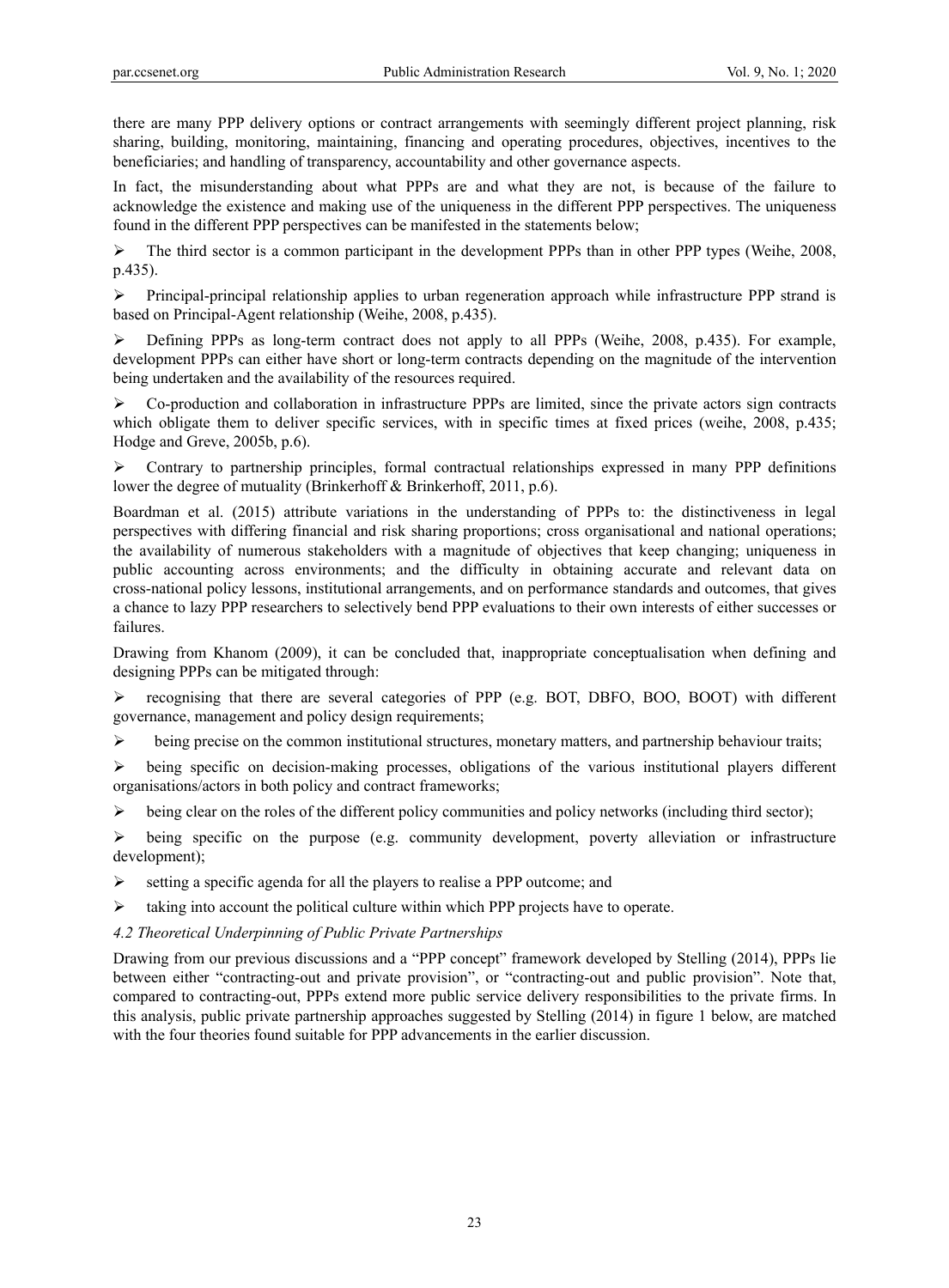

Figure 1. Public private partnership approaches

Source: Modified from Stelling (2014)

Figure 1. Public private partnership approaches<br>
Source: Modified from Stelling (2014)<br>
Based on the marketization approach, the new public management theory is a reaction to the failure of the state in the provision of public services by involving the private sector with wide range of responsibilities to create more efficient delivery solutions. In fact, PPPs that employ this approach promote "the less government but more market philosophy". Therefore, the responsibilities and powers of government are minimised to a level of just making policies and overseeing the achievement of set performance targets by the private sector. Unfortunately, with such PPP delivery approach, there is a tendency of the private sector to be preoccupied with maximising profits rather than delivering effective public services.

maximising profits rather than delivering effective public services.<br>Based on the interventionist approach, the NPS and PV theories are a response to the deficiencies of the private organisations in the delivery of public services. The bureaucrats and citizens are given more powers to guide the provision of public services in order to protect the overall society interests against cruel behaviour of some private sector players. Though the private sector still has greater responsibilities in the execution of actual PPP project tasks, its powers to direct the provision of public services are minimised, and its performance is heavily regulated and closely monitored by public sector managers in collaboration with the citizens. The New public service and Public value principles can do well in countries with some credible level of democracy or on government projects where intergovernmental organisations that promote good governance are involved. Compared to the New Public Service theory, what makes the public value theory stand out is the fact that scholars have provided frameworks that can be used to legitimize, create and measure the provision of public valued services.

Based on the structural and managerial approaches, the New Public Governance theory is a response to both the market and government failures in the provision of public services. The New public governance emphases joint value creation through inclusive public service delivery collaborative relationships. The powers of the public managers, private sector players and the elected political representatives are minimised since public service delivery decisions are made and implemented based on joint and semi-joint institutional, formal and informal organisational, contractual and non-contractual structures through mutual managerial strategies and interactions. As a consequence, neither the public nor the private sector players can directly force other project actors to behave in ways that are against their will.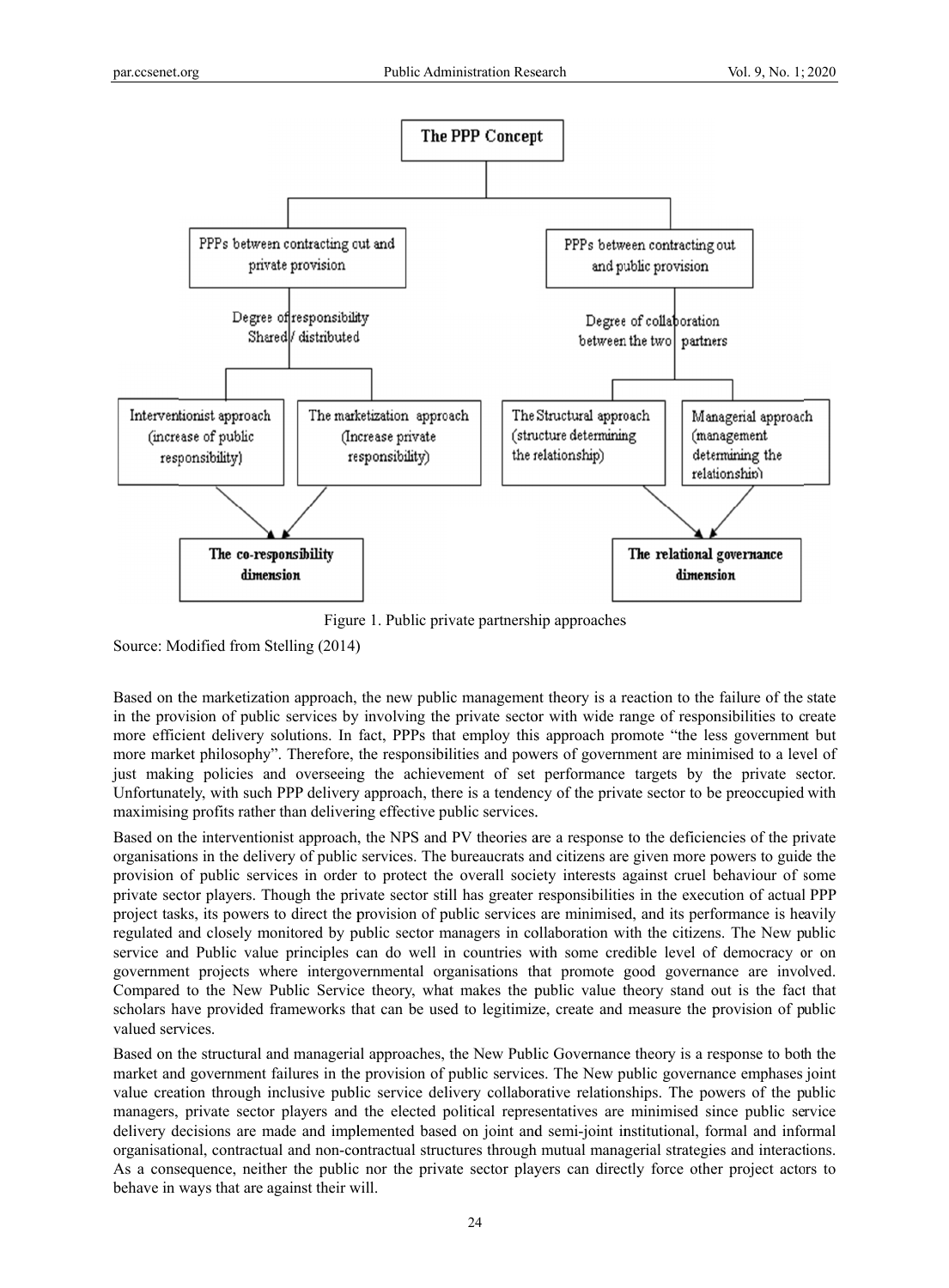From the deductions above, it can be concluded that the main contribution of NPS and PV over NPM is the view that public sector powers in the provision of public services need to be strengthened rather than minimized. On the other hand, unlike NPG that is all-embracive, NPM, NPS and PV focus on PPP projects delivering efficient and effective public services, but are less interested in inter-organisational collaborations. In fact, the NPM, NPS and PV subscribe to the partner co-responsibility dimensions where the focus is on sharing or distribution of responsibilities, while, NPG subscribes to the Partnership relational governance dimensions where the interest is on joint value creation and mutual decision-making. However, according to Stelling (2014, p.13), though 'co-responsibility and relational governance are separate dimensions, PPPs require both a partnership as well as autonomous and responsible partners since there is no partnership without partners and no partners without a partnership'.

### **5. Conclusion**

Essentially, PPPs is a new service delivery instrument that complements conventional public service delivery methods especially in instances where direct government provisioning or outsourcing (public procurement) would be less effective. However, like any other public service delivery approach, PPPs have a multitude of challenges. As such, their positive contribution can only be realised if challenges from macro, meso and micro environments are supressed.

Findings from the conceptual investigation indicated that PPPs cannot have a single meaning and application style (Hodge et al., 2018) because of the various research traditions and professions with different knowledge clusters and usage that have gained interest in the concept itself. Misconceptualization and misunderstanding of what PPPs are and what they are not has been magnified by failure to acknowledge the existence of different PPP perspectives as well as their uniqueness in usage or application. In order to provide a more concrete understanding of PPPs, key common features that define PPPs and eight PPP perspectives were highlighted and discussed. Importantly, this paper introduces a new and overarching PPP perspective of procurement management. For instance, while a number of scholars have viewed private financing as an independent PPP perspective, this study concurs with Hodge et al. (2018, p.1115-1116) who state that, 'private financing is one component of a suite of modern procurement strategies'. This implies that financing is part of the procurement management perspective for PPP project arrangements.

Finally, findings from the theoretical investigation suggested that PPPs are not suitable under traditional public administration practices; instead they (PPPs) work well in environments that promote co-regulation, co-production, co-responsibility and relational governance. Therefore, the need for governments to change from the traditional way of doing things when undertaking PPP projects to more innovative public service delivery practices underpinned by new public governance, public value, and new public service, and to a lesser extent new public management.

#### **References**

- Airoldi, M., Chua, J., Gerbert, P. Justus, J., & Rilo, R. (2013). *Meeting the Infrastructure Challenge with Public-Private Partnerships.* Retrieved *Retrieved Retrieved Retrieved* https://www.bcgperspectives.com/content/articles/public\_sector\_transportation\_travel\_tourism\_meeting\_th e\_infrastructure\_challenge\_with\_public\_private\_partnerships/
- Alford, J., & Hughes, O. (2008). Public value pragmatism as the next phase of public management. *American Review of Public Administration, 38*(2), 130-148. https://doi.org/10.1177/0275074008314203
- Alinaitwe, H., & Ayesiga, R. (2013). Success factors for the implementation of Public-Private Partnerships in the Construction Industry in Uganda. *Journal of Construction in Developing Countries*, *18*(2), 1-14.
- Allen Consulting Group. (2007). Performance of PPPs and Traditional Procurement in Australia*. Report to Infrastructure Partnerships Australia*. Melbourne: Allen Consulting Group.
- Bao, G., Wang, X., Larsen, G. L., & Morgan, D. F. (2012). Beyond New Public Governance: A Value-Based Global Framework for Performance Management, Governance, and Leadership. *Administration & Society, 45*(4), 443–467. https://doi.org/10.1177/0095399712464952
- Bayliss, K., & Van Waeyenberge, E. (2018). Unpacking the public private partnership revival. *The Journal of Development Studies*, *54*(4), 577-593. https://doi.org/10.1080/00220388.2017.1303671
- Benington, J. (2007). *From Private Choice to Public Value? Institute of Governance and Public Management (IGPM).* Warwick Business School, The University of Warwick, UK.
- Blaug, R., Horner, L., & Lekhi, R. (2006). *Public value, politics and public Management. A literature review.*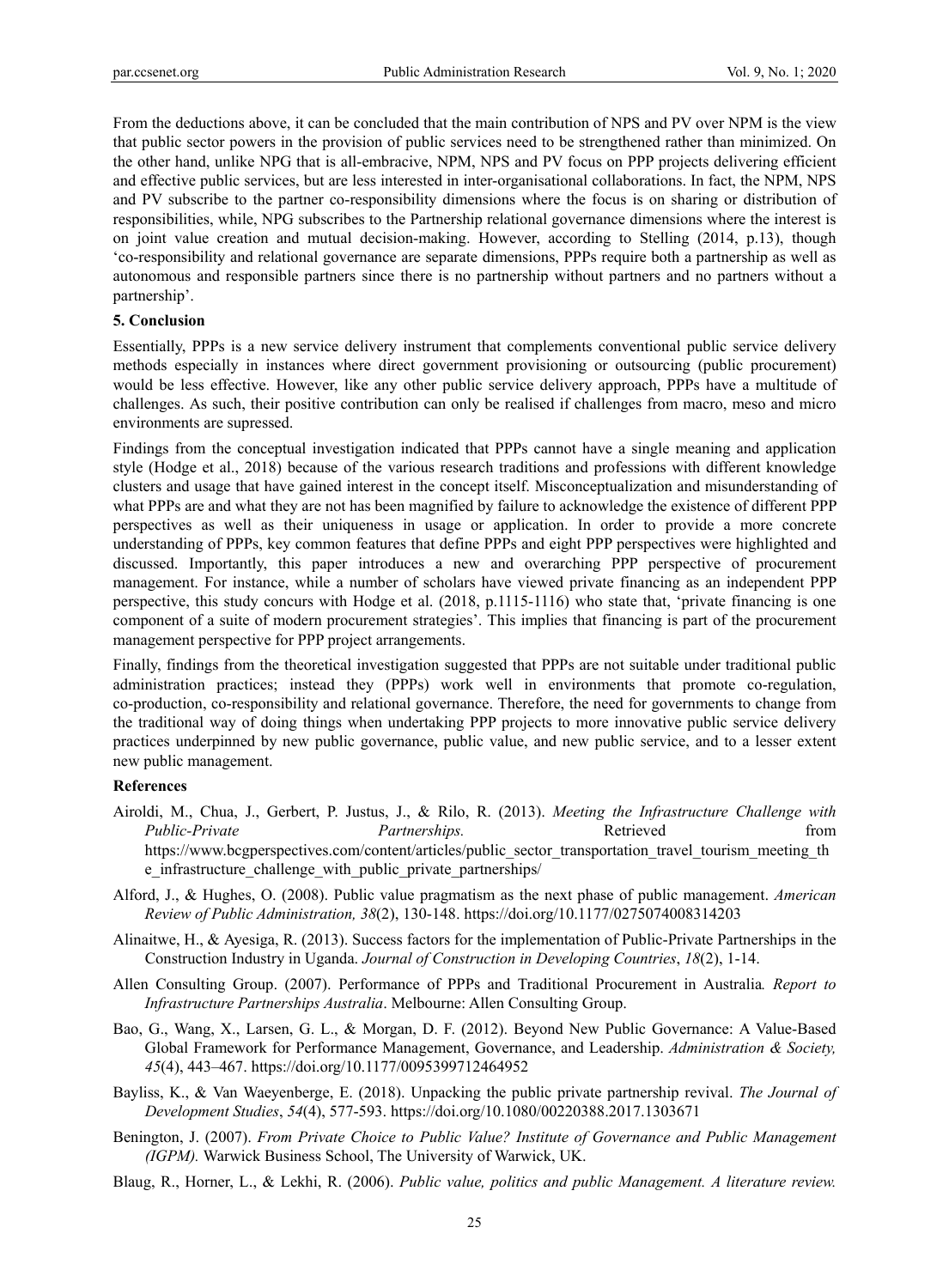The Work Foundation, 3 Carlton House Terrace, London.

- Boardman, A. E., Greve, C., & Hodge, G. A. (2015). Comparative Analyses of Infrastructure Public-Private Partnerships. *Journal of Comparative Policy Analysis: Research and Practice, 17*(5), 441-447. https://doi.org/10.1080/13876988.2015.1052611
- Bonina, C. M., & Cordella, A. (2009). *Public sector reforms and the notion of 'public value': implications for e-government deployment.* In: 15th Americas Conference on Information Systems, 6th-9th August, San Francisco, California. (Unpublished).
- Bovaird, T. (2004). Public-private partnerships: from contested concepts to prevalent practice. *International Review of Administrative Sciences, 70*(2), 199-215. https://doi.org/10.1177/0020852304044250
- Bozeman, B. (2007). Public values and public interest: *Counterbalancing economic individualism*. Washington, DC: Georgetown University Press.
- Brinkerhoff, D. W., & Brinkerhoff, J. M. (2011). Public-Private Partnerships: Perspectives on Purposes, Publicness, and Good Governance. *Public Administration and Development, 31*, 2-14. https://doi.org/10.1002/pad.584
- Byamugisha, A., & Basheka, C. (2016). Measuring the performance of the economic infrastructure and competitiveness cluster in Uganda. *Journal of Public Administration and Policy Research*, *8*(1), 1-11. https://doi.org/10.5897/JPAPR2015.0319
- Campbell, G. (2001). Public- Private Partnerships- A Developing Market?. Melbourne, Unpublished.
- Casady, C. (2016). PPP Procurement in Canada: An Analysis of Tendering Periods. Department of Policy Analysis & Management, College of Human Ecology, Cornell University: Ithaca, New York, U.S.A.
- Coats, D. (2006). *Reviving the Public: A New Governance and Management Model for Public Services.* The Work Foundation, Peter Runge House, 3 Carlton House Terrace, London.
- Coyle, D., & Woolard, C. (2010). Public Value in Practice-restoring the ethos of public service. Getting the best out of the BBC for license fee payers.
- Denhardt, R. B., & Denhardt, J. V. (2000). The New Public Service, Serving Rather than Steering. *Public Administration Review, 60*(6), 549–59. https://doi.org/10.1111/0033-3352.00117
- Denhardt, R. B., & Denhardt, J. V. (2007). The New Public Service: Serving, Not Steering. Expanded ed: M.E. Sharpe, Inc., 80 Business Park Drive, Armonk, New York 10504.
- Denhardt, R. B., & Denhardt, J. V. (2015). The New Public Service Revisited. The American Society for Public Administration. *Public Administration Review, 75*(5), 664–672. https://doi.org/10.1111/puar.12347
- Farquharson, E., Torres de Mästle, C., & Yescombe, E.R. (2011)*. How to engage with the private sector in public-private partnerships in emerging markets*. The World Bank. https://doi.org/10.1596/978-0-8213-7863-2
- Ghobadian, A., Gallear, D., O'Reagan, N., & Viney, H. (2004). *Public-Private Partnerships. Policy and Experience*. Basingstoke: Palgrave Macmillean.
- Greve, C. (2003). Public-Private Partnerships in Scandinavia. *International Public Management Review, 4*(2), 59-69.
- Greve, C., & Hodge, G. (2013). Rethinking Public-Private partnerships. *Strategies for turbulent times*. Routledge critical studies in Public Management. https://doi.org/10.4324/9780203108130
- Grimsey, D., & Lewis, M. (2004). Public Private Partnerships. The Worldwide Revolution in Infrastructure Provision and Project Finance. Cheltenham & Northampton. Edward Elgar Publishing Limited & Edward Elgar Publishing, Inc. https://doi.org/10.4337/9781845423438
- Hodge, G. (2009). Delivering Performance Improvements through Public Private Partnerships: *Defining and Evaluating a Phenomenon.* International Conference on Administrative Development: Towards Excellence in Public Sector Performance. Riyadh, Kingdom of Saudi Arabia, November 1-4, 2009.
- Hodge, G. A. (2004). The risky business of public–private partnerships*. Australian Journal of Public Administration, 63*(4), 37-49. https://doi.org/10.1111/j.1467-8500.2004.00400.x
- Hodge, G. A., & Greve, C. (2007). *Public-Private Partnerships: An International Performance Review.* Essays on Service Delivery and Privatization. Public Administration Review.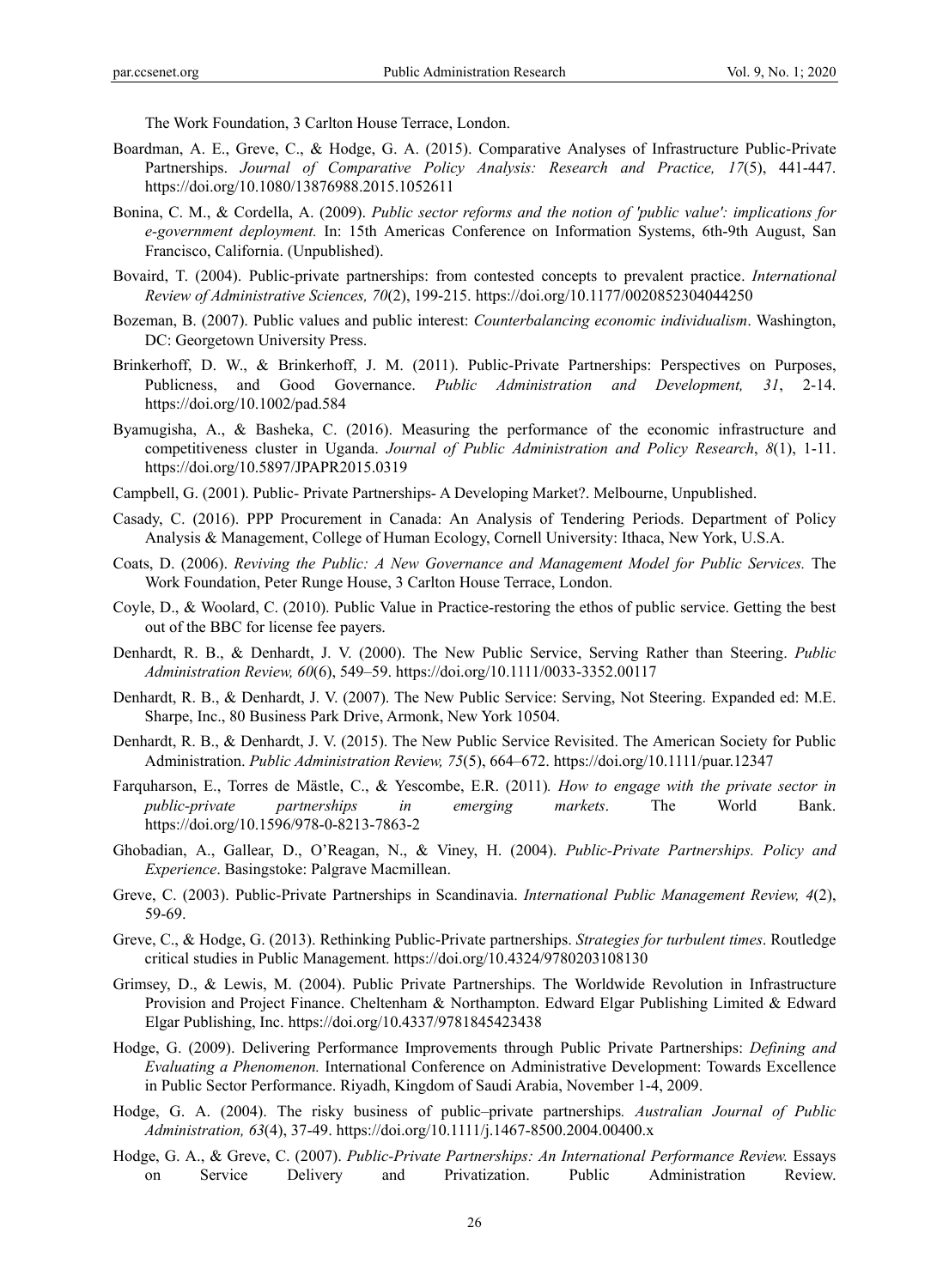https://doi.org/10.1111/j.1540-6210.2007.00736.x

- Hodge, G. A., & Greve, C. (2009). *PPPs: The Passage of Time Permits a Sober Reflection.* Institute of Economic Affairs 2009. Published by Blackwell Publishing, Oxford. https://doi.org/10.1111/j.1468-0270.2009.01864.x
- Hodge, G., & Greve, C. (2005a). PPPs: An International Performance Review. Paper presented at the American Midwest Political Science Association Conference, 8–11 April 2005.
- Hodge, G., & Greve, C. (2005b). The Challenge of Public Private Partnerships*.* Edward Elgar, UK & USA. https://doi.org/10.4337/9781845428082
- Hodge, G., & Greve, C. (2010). Public–private partnerships: governance scheme or language game? *Australian Journal of Public Administration, 69*(1), S8-S22. https://doi.org/10.1111/j.1467-8500.2009.00659.x
- Hodge, G., Greve, C., & Biygautane, M., (2018). Do PPP's work? What and how have we been learning so far? *Public Management Review, 20*(8), 1105-1121. https://doi.org/10.1080/14719037.2018.1428410
- Kalpana, G. (2014a). Public Private Partnerships. A study in Organizational Design. https://doi.org/10.2139/ssrn.2382648
- Kalpana, G. (2014b). Public Private Partnerships. A Comprehensive Survey of Literature.
- Kennett, P. (2010). Global Perspective on Governance. In: *The New Public Governance? Emerging perspectives on the theory and practice of public governance.* Edited by Stephen p. Osborne. Routledge, New York and London.
- Khanom, N. A. (2009). Conceptual Issues in Defining Public Private Partnerships (PPPs). *Paper for Asian Business Research Conference 2009.* University of Canberra, ACT- 2601 Australia.
- Klijn, E.H. (2010). Public Private Partnerships: Deciphering meaning, message and phenomenon. In Hodge, G., & Greve, C. (Eds.), *International Handbook of PPP* (pp. 68-80). Cheltenham: Edgar.
- Koenig-Archibugi, M. (2003). Global Governance. In J. Mitchie (Ed.), *The Handbook of Globalisation*. Cheltenham: Edward Elgar.
- Kooiman, J. (1993). Social-Political Governance. In J. Kooiman (Ed.), *Modern Governance.* London: Sage.
- Koppenjan, J. F. M. (2005). The formation of public-private partnerships: lessons from nine transport infrastructure projects in The Netherlands. *Public Administration, 83*(1), 135-157. https://doi.org/10.1111/j.0033-3298.2005.00441.x
- Li, S. (2017). *Modeling, Optimizing, and Impact Analysis of Incentive and Regulation Mechanisms in Infrastructure Privatization* (Doctoral dissertation, Purdue University).
- Linder, S. H. (1999). Coming to terms with the Public Private Partnership: A grammar of multiple meanings. *The American Behavioural Scientist, 43*(1), 35-51. https://doi.org/10.1177/00027649921955146
- Martin, L., Lawther, W., Hodge, G., & Greve, C. (2013). Internationally recommended best practices in transportation financing public-private partnerships (P3s). *Public Administration Research*, *2*(2), 15-25. https://doi.org/10.5539/par.v2n2p15
- Mauri, A. G., & Muccio, S. (2012). The Public Management Reform: from Theory to Practice. The Role of Cultural Factors. *International Journal of Advances in Management Science, 1*(3), 47-56.
- Meynhardt, T. (2012). Public Value-Turning a Conceptual Framework into a Scorecard. Creating Public Value in a Multi-Sector, Shared-Power World. Draft paper prepared for Creating Public Value Conference, University of Minnesota, Sept 20-22, 2012.
- Mingus, M., & Zhu, J. (2018). Increasing Citizen Access and Local Government Responsiveness in Yichang, China. *International Public Management Journal, 21*(3), 369-391. https://doi.org/10.1080/10967494.2017.1399945
- Mongkol, K. (2011). The Critical Review of the New Public Management Model and its Criticisms. *Research Journal of Business Management, 5*(1), 35-43. https://doi.org/10.3923/rjbm.2011.35.43
- Ong'olo, D. (2006). *Public Private Partnerships (PPP) Practice and Regulatory Policy in Kenya*. Paper prepared for The Institute of Economic Affairs (IEA, Kenya). Spellman & Walker Co. Ltd.
- Osborne, S. P. (2010). *The New Public Governance?* Emerging perspectives on the theory and practice of public governance. Routledge, New York and London. https://doi.org/10.4324/9780203861684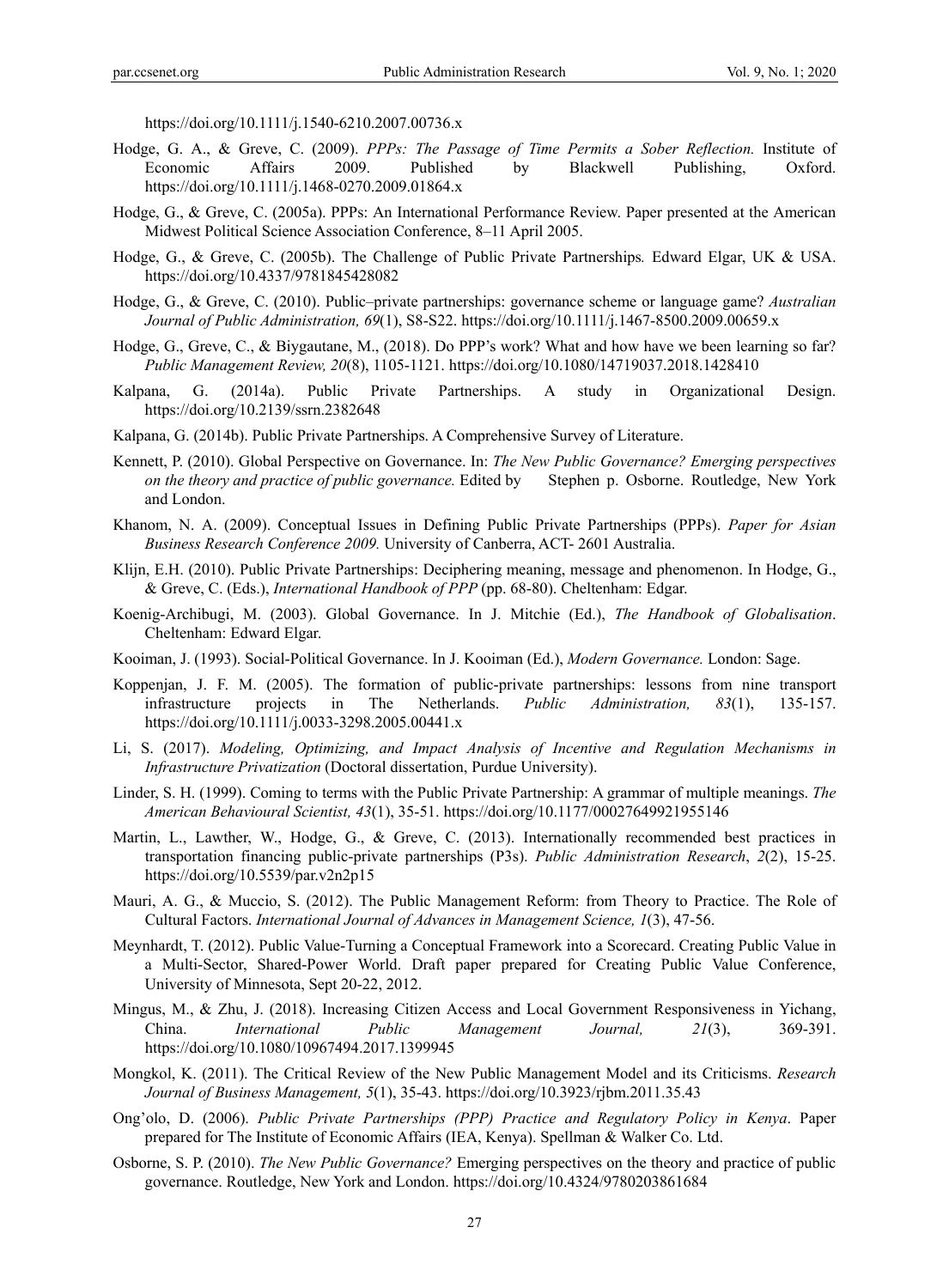- Patapas, A., Raipa, A., & Smalskys, V. (2014). New Public Governance: The Tracks of Changes. *International Journal of Business and Social Research (IJBSR), 4*(5).
- Peters, B. G. (2010). Meta-Governmence and Public Management. In S. P. Osborne (Ed.), *The New Public Governance? Emerging perspectives on the theory and practice of public governance*. Routledge, New York and London.
- Reim, C. (2009). *Challenges to Public Private Partnerships. The Example of the London Underground PPPs* (Doctoral dissertation, University of Potsdam).
- Rhodes, R. A. W. (1996). The new governance: Governing without government. *Political Studies,* 652-667. https://doi.org/10.1111/j.1467-9248.1996.tb01747.x
- Rhodes, R. A. W. (2016). The Theory and Practice of Governance. The next steps.
- Roberts, D. J., & Siemiatycki, M. (2015). Fostering meaningful partnerships in public-private partnerships: innovations in partnership design and process management to create value. *Environment and Planning C: Government and Policy, 33*, 780-793. https://doi.org/10.1068/c12250
- Robinson, M. (2015). From Old Public Administration to the New Public Service Implications for Public Sector Reform in Developing Countries. UNDP Global Centre for Public Service Excellence, 29 Heng Mui Keng Terrace, 119620 Singapore.
- Rutgers, M. R. (2015). As Good as It Gets? On the Meaning of Public Value in the Study of Policy and Management. *American Review of Public Administration, 45*(1), 29-45. https://doi.org/10.1177/0275074014525833
- Sarmento, J. M., & Renneboog, L. (2016). Anatomy of public-private partnerships: their creation, financing and renegotiations. *International Journal of Managing Projects in Business*, *9*(1), 94-122. https://doi.org/10.1108/IJMPB-03-2015-0023
- Shetterly, R. D., Duan, C. J., Krishnamoorthy, A., Kronenburg, M., & Loutzenhiser, K. (2012). The impact of contract design on contractor performance–a second look. In *Conference Proceedings, at the International Public Procurement Conference Paper*, 5, 996-1000.
- Spano, A. (2009). Public Value Creation and Management Control Systems. *International Journal of Public Administration*, *32*(3), 328-348. https://doi.org/10.1080/01900690902732848
- Stelling, C. (2014). An Excursion Into The Public-Private Partnership Jungle: Stop Standardizing But Keep On Mapping! *International Public Management Review*, *15*(1), 1-28.
- Sufna, M. N. N., & Fernand, R. L. S. (2015). Factors affecting Public Value of E-government in Sri Lanka: An Empirical Study based on the Ministry of Public Administration and Home Affairs. Proceedings of 12th International Conference on Business Management: 7th and 8th December, Colombo, Sri Lanka. Retrieved from http://ssrn.com/link/12th-ICBM-2015.html
- Supiot, A. (1996). Work and public/Private dichotomy. *International Labour Review, 135*, 653-663.
- Talbot, C. (2008). Measuring Public Value. A competing values approach. A paper for The Work Foundation. 21 Palmer Street, London, SW1H 0AD.
- The Global Fund. (2016). *The Global Fund Overview.* Retrieved September 15, 2016, from www.theglobalfund.org/
- Villanueva, L. F. A. (2015). Reviews, 1(1). In S. P. Osborne (Ed.), *The New Public Governance? Emerging perspectives on the theory and practice of public governance.* Routledge, New York and London.
- Weihe, G. (2008). Research and Evaluation. Ordering Disorder-On the Perplexities of the Partnership Literature. *The Australian Journal of Public Administration, 67*(4), 430–442. https://doi.org/10.1111/j.1467-8500.2008.00600.x
- Wettenhall, R. (2003). The Rhetoric and Reality of Public-Private Partnerships. *Public Organization Review: A Global Journal, 3*(1), 77-107. https://doi.org/10.1023/A:1023000128175
- Willems, T., & Van Dooren, W. (2016). (De) Politicization Dynamics in Public–Private Partnerships (PPPs): Lessons from a comparison between UK and Flemish PPP policy. *Public Management Review*, *18*(2), 199-220. https://doi.org/10.1080/14719037.2014.969759
- Willems, T., Van Dooren, W., & van den Hurk, M. (2017). PPP policy, depoliticisation, and anti-politics. *Partecipazione e conflitto, 10*(2), 448-471.